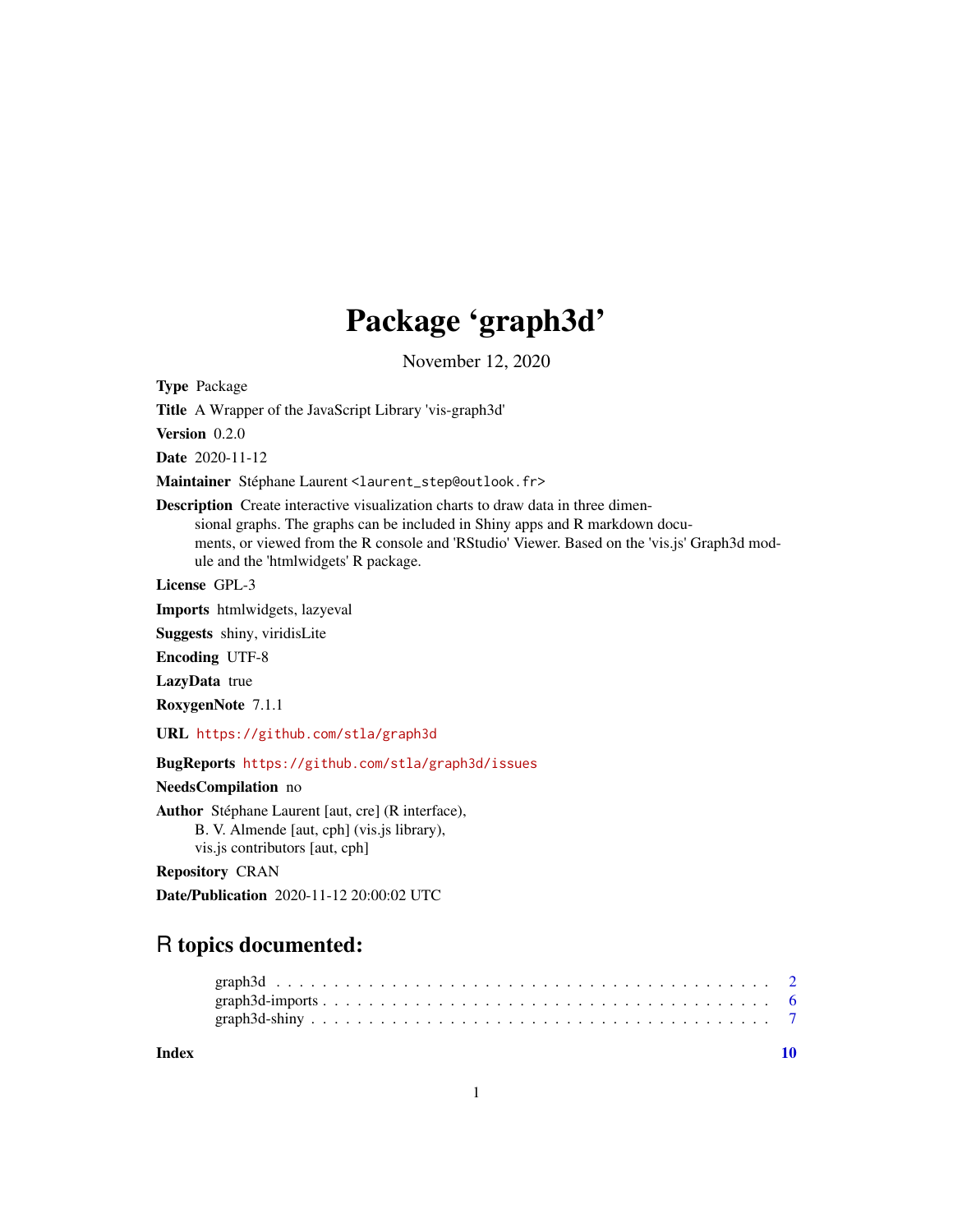<span id="page-1-1"></span><span id="page-1-0"></span>graph3d *3D chart*

# Description

Generate an interactive 3D chart.

## Usage

```
graph3d(
 data = NULL,
  x = -x,
 y = \gammaz = -z,
  frame = NULL,style = NULL,
  type = "surface",
  surfaceColors = c("#FF0000", "#FFF000", "#00FF00", "#68E8FB", "#000FFF"),
  dataColor = NULL,
  xBarWidth = NULL,
  yBarWidth = NULL,
  xlab = NULL,
  ylab = NULL,
  zlab = NULL,xValueLabel = NULL,
  yValueLabel = NULL,
  zValueLabel = NULL,
  width = "100%",
  height = "100%",
  backgroundColor = NULL,
  showPerspective = TRUE,
  showGrid = TRUE,showShadow = FALSE,
  showXAxis = TRUE,
  showYAxis = TRUE,
  showZAxis = TRUE,
  axisColor = NULL,
  axisFontSize = 30,
  gridColor = NULL,
  keepAspectRatio = TRUE,
  verticalRatio = 0.5,
  tooltip = TRUE,
  tooltipDelay = NULL,
  tooltipStyle = NULL,
  showLegend = TRUE,
  legendLabel = NULL,
  cameraPosition = list(horizontal = 1, vertical = 0.5, distance = 2.8),
```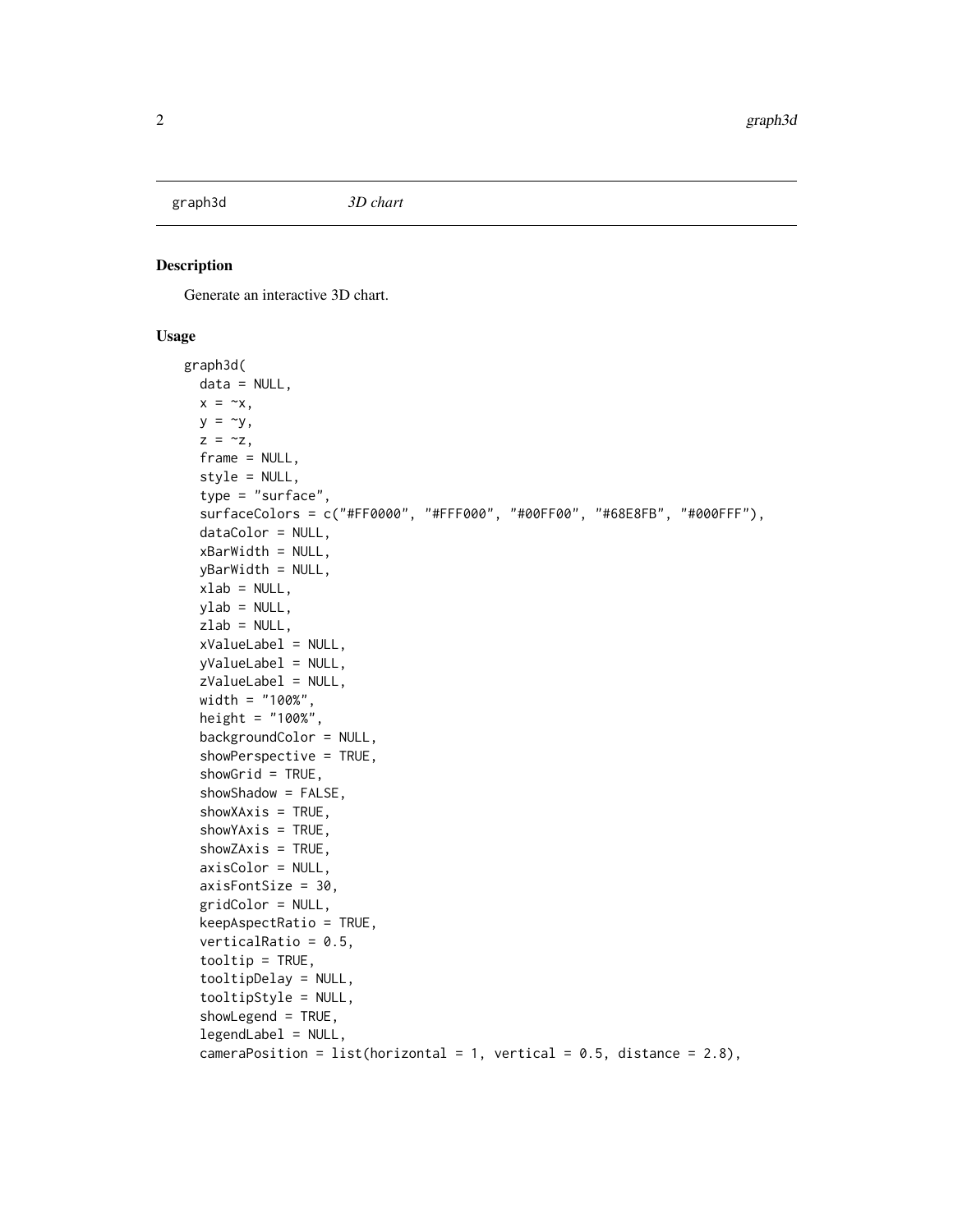#### graph3d  $\overline{3}$

```
xCenter = NULL,
yCenter = NULL,
xMin = NULL,xMax = NULL,
yMin = NULL,
yMax = NULL,
zMin = NULL,
zMax = NULL,
xStep = NULL,
yStep = NULL,
zStep = NULL,
showAnimationControls = TRUE,
animationInterval = 100,
animationPreload = TRUE,
frameLabel = NULL,
onclick = NULL,
elementId = NULL
```
# Arguments

 $\mathcal{L}$ 

| dataframe containing the data for the chart; if not NULL, the variables passed to<br>x, y, z, frame and style are searched among the columns of data                                                                                  |  |  |  |
|---------------------------------------------------------------------------------------------------------------------------------------------------------------------------------------------------------------------------------------|--|--|--|
| a right-sided formula giving the variable for the locations of the points on the<br>x-axis; required                                                                                                                                  |  |  |  |
| a right-sided formula giving the variable for the locations of the points on the<br>y-axis; required                                                                                                                                  |  |  |  |
| a right-sided formula giving the variable for the locations of the points on the<br>z-axis; required                                                                                                                                  |  |  |  |
| a right-sided formula giving the variable for the frames of the animation; op-<br>tional                                                                                                                                              |  |  |  |
| a right-sided formula required for type="dot-color" and type="dot-size";<br>the variable given by this formula can be a numeric vector for the data value<br>appearing in the legend, or a list of style properties; see the examples |  |  |  |
| the type of the chart, one of "bar", "bar-color", "bar-size", "dot", "dot-line",<br>"dot-color", "dot-size", "line", "grid", or "surface"                                                                                             |  |  |  |
| a vector of colors for type="surface", or a list of the form list (hue = list (start=-360, end=360, sat<br>see the vis-graph3d documentation for more information                                                                     |  |  |  |
| a string or a list; see the type="line" example and the vis-graph3d documen-<br>tation                                                                                                                                                |  |  |  |
| xBarWidth, yBarWidth                                                                                                                                                                                                                  |  |  |  |
| the widths of bars in x and y directions for type="bar" and type="bar-color";<br>by default, the width is equal to the smallest distance between the data points                                                                      |  |  |  |
| string, the label on the x-axis                                                                                                                                                                                                       |  |  |  |
| string, the label on the y-axis                                                                                                                                                                                                       |  |  |  |
|                                                                                                                                                                                                                                       |  |  |  |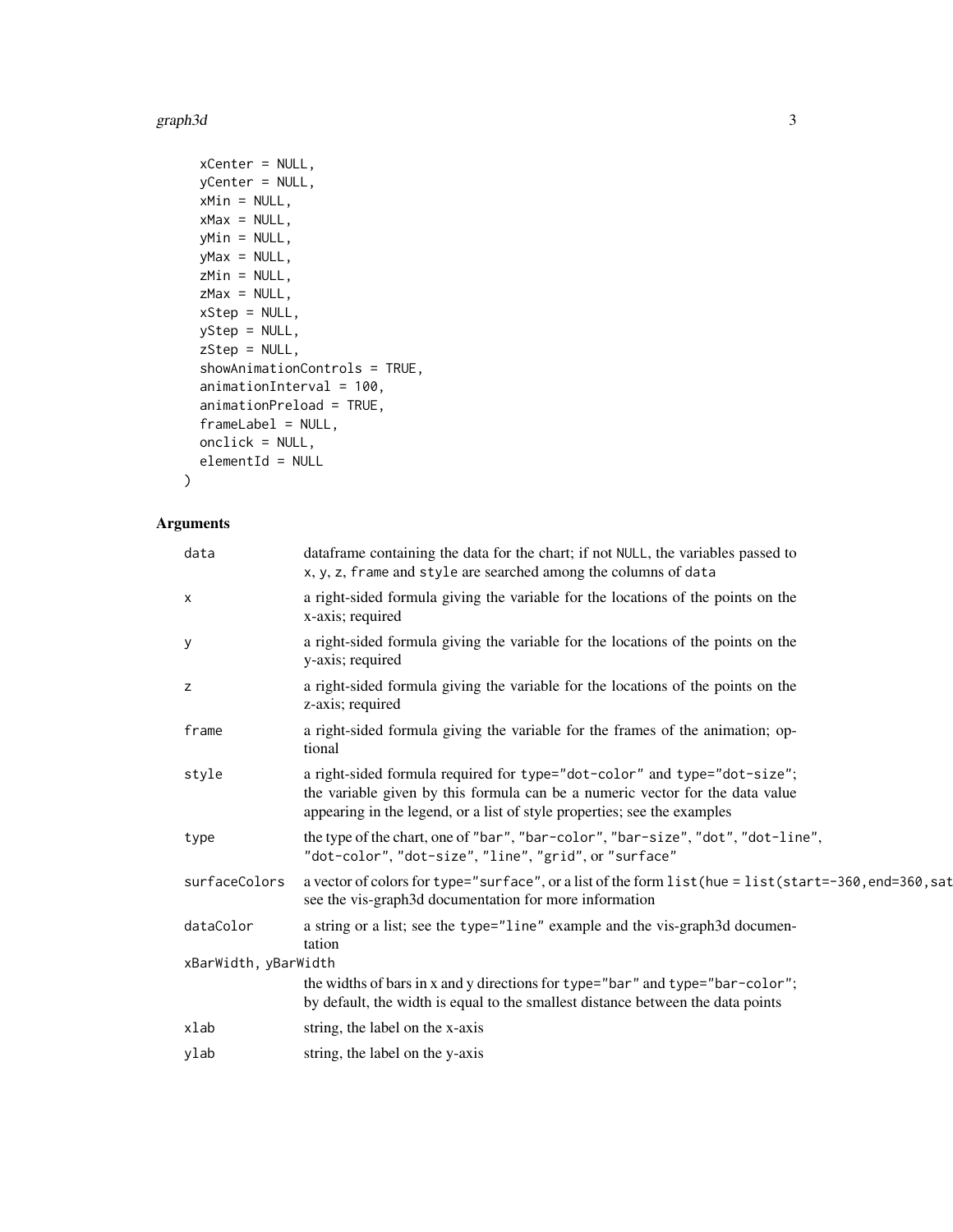| zlab            | string, the label on the z-axis                                                                                                                                                                                                                                                                           |
|-----------------|-----------------------------------------------------------------------------------------------------------------------------------------------------------------------------------------------------------------------------------------------------------------------------------------------------------|
| xValueLabel     | JavaScript function for custom formatting of the labels along the x-axis, for<br>example JS("function(x){return(x $*$ 100) + '%'}")                                                                                                                                                                       |
| yValueLabel     | same as xValueLabel for the y-axis                                                                                                                                                                                                                                                                        |
| zValueLabel     | same as xValueLabel for the z-axis                                                                                                                                                                                                                                                                        |
| width, height   | the dimensions of the chart given as strings, in pixels (e.g. "400px") or percent-<br>ages (e.g. "80%")                                                                                                                                                                                                   |
| backgroundColor |                                                                                                                                                                                                                                                                                                           |
|                 | the background color of the chart, either a string giving a HTML color (like<br>"red" or "#00CC00"), or a list of the form list(fill="black", stroke="yellow", strokeWidth=3);<br>fill is the chart fill color, stroke is the color of the chart border, and strokeWidth<br>is the border width in pixels |
| showPerspective |                                                                                                                                                                                                                                                                                                           |
|                 | logical; if TRUE, the graph is drawn in perspective: points and lines which are<br>further away are drawn smaller                                                                                                                                                                                         |
| showGrid        | logical; if TRUE, grid lines are drawn in the x-y surface                                                                                                                                                                                                                                                 |
| showShadow      | logical, whether to show shadow on the graph                                                                                                                                                                                                                                                              |
| showXAxis       | logical; if TRUE, x-axis and x-axis labels are drawn                                                                                                                                                                                                                                                      |
| showYAxis       | logical; if TRUE, y-axis and y-axis labels are drawn                                                                                                                                                                                                                                                      |
| showZAxis       | logical; if TRUE, z-axis and z-axis labels are drawn                                                                                                                                                                                                                                                      |
| axisColor       | a HTML color given as a string, the color of the axis lines and the text along the<br>axes                                                                                                                                                                                                                |
| axisFontSize    | a positive number, the font size of the axes labels                                                                                                                                                                                                                                                       |
| gridColor       | a HTML color given as a string, the color of the grid lines                                                                                                                                                                                                                                               |
| keepAspectRatio |                                                                                                                                                                                                                                                                                                           |
|                 | logical; if TRUE, the x-axis and the y-axis keep their aspect ratio; if FALSE, the<br>axes are scaled such that they both have the same, maximum width                                                                                                                                                    |
| verticalRatio   | value between 0.1 and 1 which scales the vertical size of the graph; when<br>keepAspectRatio=FALSE and verticalRatio=1, the graph will be a cube                                                                                                                                                          |
| tooltip         | logical, whether to see the tooltips, or a JavaScript function to customize the<br>tooltips; see the barplot example                                                                                                                                                                                      |
| tooltipDelay    | a number, the delay time in ms for the tooltip to appear when the mouse cursor<br>hovers over an x-y grid tile                                                                                                                                                                                            |
| tooltipStyle    | a list of tooltip style properties; see the vis-graph3d documentation                                                                                                                                                                                                                                     |
| showLegend      | logical, whether to see the legend if the graph type supports it                                                                                                                                                                                                                                          |
| legendLabel     | a string, the label of the legend                                                                                                                                                                                                                                                                         |
| cameraPosition  | a list with three fields to set the initial rotation and position if the camera:<br>horizontal, a value in radians, vertical, a value in radians between 0 and<br>$pi/2$ , and distance, the distance between 0.71 and 5 from the camera to the<br>center of the graph                                    |
| xCenter         | a string giving the horizontal center position of the graph as a percentage (like<br>"50%") or in pixels (like "100px"); default to "55%"                                                                                                                                                                 |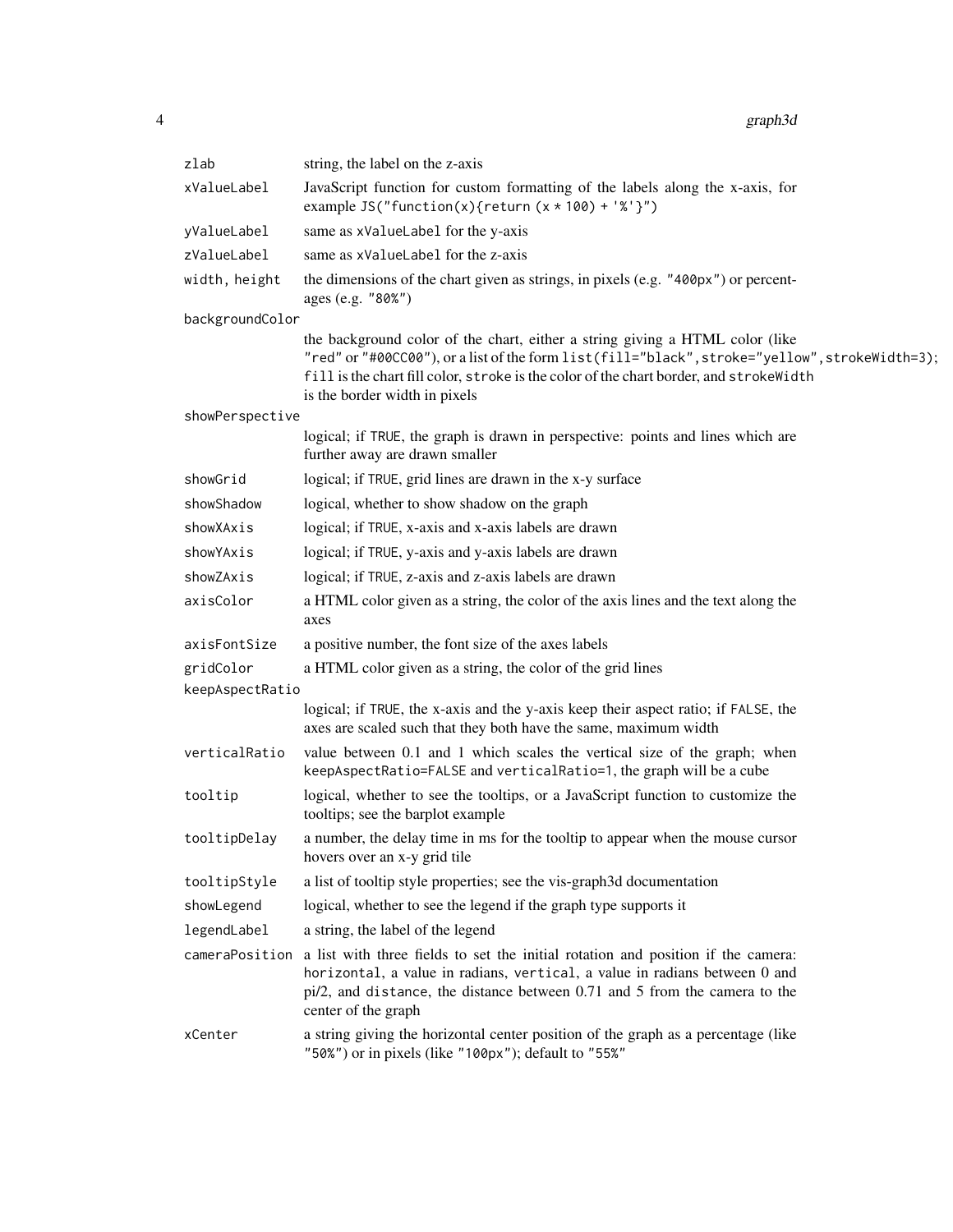#### graph3d 5

| yCenter               | same as xCenter for the vertical center position of the graph; default to "45%"                                                                                                         |  |  |  |
|-----------------------|-----------------------------------------------------------------------------------------------------------------------------------------------------------------------------------------|--|--|--|
| xMin                  | minimum value for the x-axis; if not set, the smallest value of $x$ is used                                                                                                             |  |  |  |
| xMax                  | maximum value for the x-axis; if not set, the largest value of x is used                                                                                                                |  |  |  |
| yMin                  | minimum value for the y-axis; if not set, the smallest value of y is used                                                                                                               |  |  |  |
| yMax                  | maximum value for the y-axis; if not set, the largest value of y is used                                                                                                                |  |  |  |
| zMin                  | minimum value for the z-axis; if not set, the smallest value of z is used                                                                                                               |  |  |  |
| zMax                  | maximum value for the z-axis; if not set, the largest value of z is used                                                                                                                |  |  |  |
| xStep                 | a number, the step size for the grid on the x-axis                                                                                                                                      |  |  |  |
| yStep                 | a number, the step size for the grid on the y-axis                                                                                                                                      |  |  |  |
| zStep                 | a number, the step size for the grid on the z-axis                                                                                                                                      |  |  |  |
| showAnimationControls |                                                                                                                                                                                         |  |  |  |
|                       | logical, only applicable when the graph contains an animation (i.e. frame is<br>not NULL), whether to show the animation controls (buttons previous, start/stop,<br>next, and a slider) |  |  |  |
| animationInterval     |                                                                                                                                                                                         |  |  |  |
|                       | a number, the animation interval in milliseconds; default to 1000                                                                                                                       |  |  |  |
| animationPreload      |                                                                                                                                                                                         |  |  |  |
|                       | logical; if FALSE, the animation frames are loaded as soon as they are requested;<br>if TRUE, the animation frames are automatically loaded in the background                           |  |  |  |
| frameLabel            | string, the label for the animation slider                                                                                                                                              |  |  |  |
| onclick               | a JavaScript function to handle the click event on a point; see the vis-graph3d<br>documentation and the second example in graph3d-shiny                                                |  |  |  |
| elementId             | an id for the widget                                                                                                                                                                    |  |  |  |

# Details

See the [vis-graph3d](https://visjs.github.io/vis-graph3d/docs/graph3d/index.html#Configuration_Options) documentation.

# Examples

```
# 3d bar plot ####
dat <- data.frame(x = c(1,1,2,2), y = c(1,2,1,2), z = c(1,2,3,4))
graph3d(data, type = "bar", zMin = 0)# change bar widths
graph3d(dat, type = "bar", zMin = 0, xBarWidth = 0.3, yBarWidth = 0.3)
# with custom tooltips
graph3d(dat, type = "bar", zMin = 0,
         tooltip = JS(c("function(xyz){",
                        " var x = 'X: ' + xyz.x.toFixed(2);"," var y = 'Y: ' + xyz.y.toFixed(2);",
                        " var z = 'Z: ' + xyz.z. to Fixed(2);",
                        " return x + ' <br/>br/>' + y + ' <br/> \times + z;",
                        "}"))
\mathcal{L}
```
# bivariate Gaussian density ####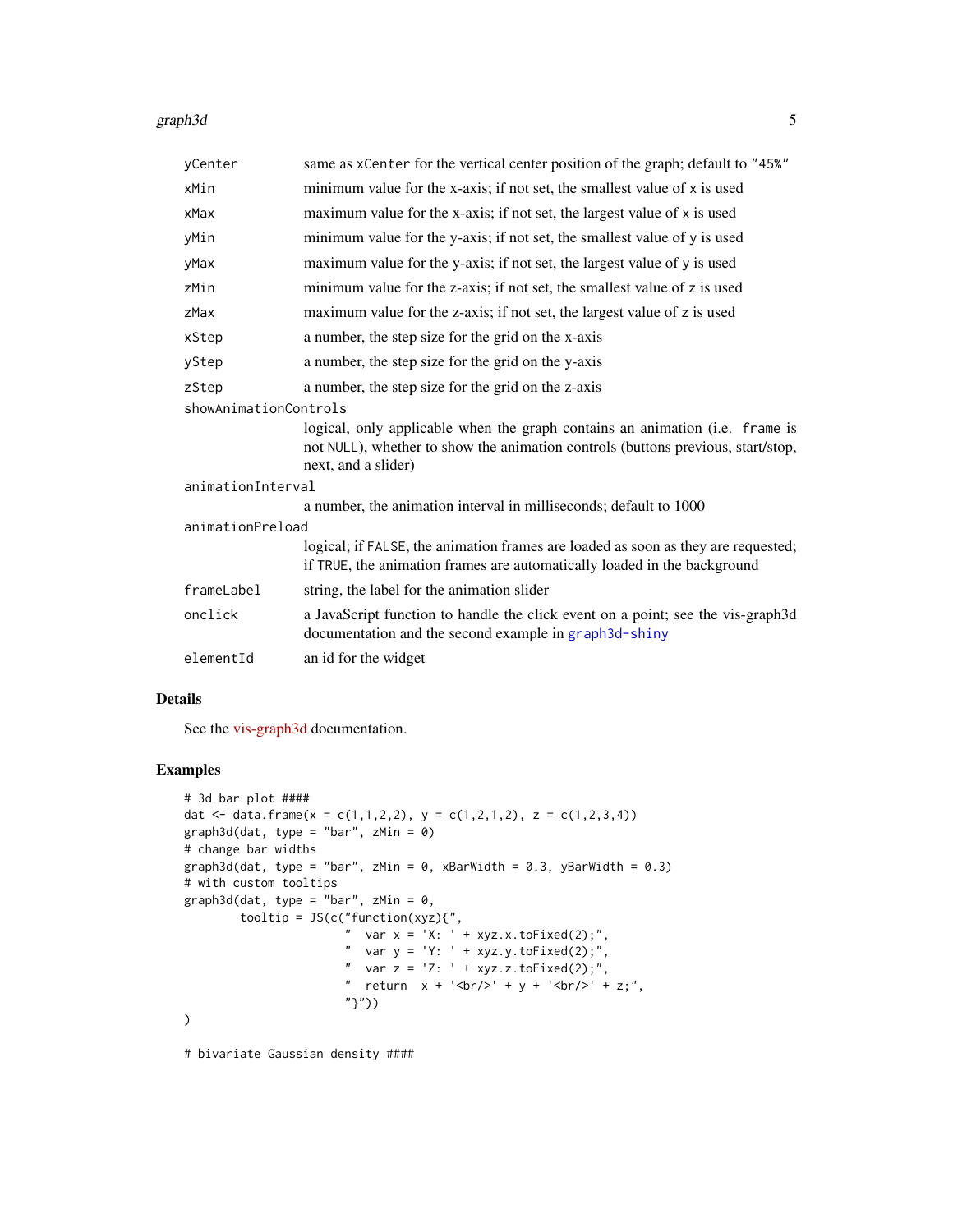```
dat <- expand.grid(
 x = seq(-4, 4, length.out = 100),
 y = seq(-4, 4, length.out=100)\lambdadat \leq transform(dat, density = dnorm(x)*dnorm(y))
graph3d(data, z = \neg density, keepAspectRatio = FALSE, verticalRatio = 1)# animation ####
f <- function(x, y) sin(x/50) * cos(y/50) * 50 + 50t_{-} <- seq(0, 2*pi, length.out = 90)[-90]
x_{-} <- y_{-} <- seq(0, 314, length.out = 50)dat \leq expand.grid(x = x<sub>-</sub>, y = y<sub>-</sub>, t = t<sub>-</sub>)
dat <- transform(dat, z = f(x*cos(t) - y*sin(t), x*sin(t) + y*cos(t)))
graph3d(data, frame = ~t, tooltip = FALSE)# scatterplot ####
dat <- iris
dat$style <- I(lapply(iris$Species, function(x){
  switch(as.character(x),
         setosa = list(fill="red", stroke="#'000"),
         versicolor = list(fill="green", stroke="#'000"),
         virginica = list(fill="blue", stroke="#'000"))
}))
graph3d(dat, x = \inftySepal.Length, y = \inftySepal.Width, z = \inftyPetal.Length,
        style = ~style, type = "dot-color", showLegend = FALSE)
# line ####
t_{-} <- seq(0, 2*pi, length.out = 200)
dat <- data.frame(
 x = cos(t_),
 y = sin(t_),
  z = 2 * cos(3*t)\lambdagraph3d(data, type = "line", dataColor = list(strokewidth = 5, stroke = "red"),verticalRatio = 1)
# a complex function ####
dat <- expand.grid(
  x = seq(-1, 1, length.out = 100),
  y = seq(-1, 1, length.out = 100))
dat <- transform(dat, sine = sin(x + 1i*y))
dat <- transform(dat, modulus = Mod(sine), phase = Arg(sine))
graph3d(dat, z = ~modulus, style = ~phase, type = "dot-color",
        legendLabel = "phase")
```
#### <span id="page-5-1"></span>graph3d-imports *Objects imported from other packages*

<span id="page-5-0"></span>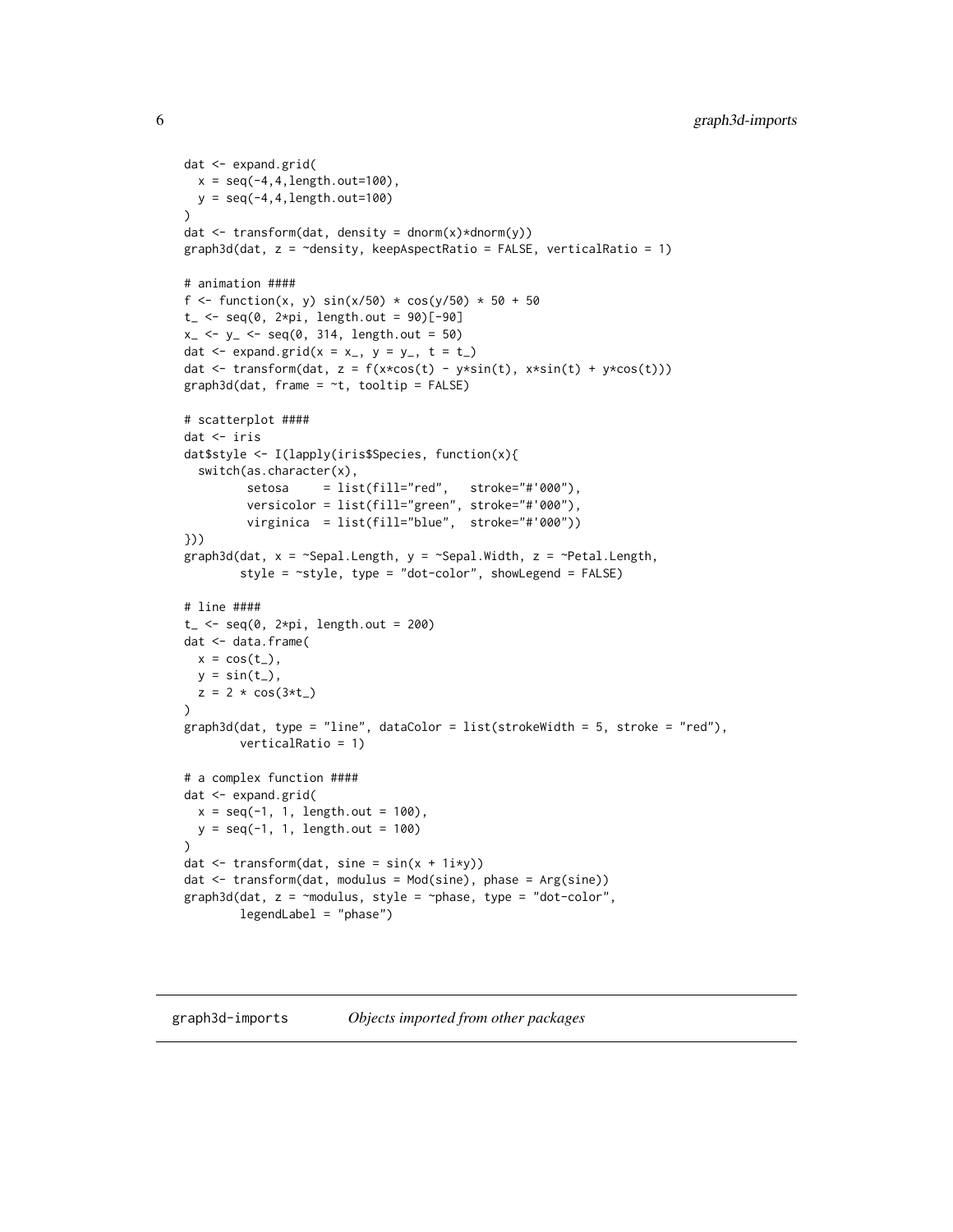# <span id="page-6-0"></span>graph3d-shiny 7

# Description

These objects are imported from other packages. Follow the links to their documentation: [JS](#page-5-1), [saveWidget](#page-5-1).

<span id="page-6-1"></span>graph3d-shiny *Shiny bindings for graph3d*

# Description

Output and render functions for using graph3d within Shiny applications and interactive Rmd documents.

# Usage

```
graph3dOutput(outputId, width = "100%", height = "400px")renderGraph3d(expr, env = parent.frame(), quoted = FALSE)
```
# Arguments

| outputId      | output variable to read from                                                                                                                  |
|---------------|-----------------------------------------------------------------------------------------------------------------------------------------------|
| width, height | dimensions, must be valid CSS units (like '100%', '400px', 'auto') or a num-<br>ber, which will be coerced to a string and have 'px' appended |
| expr          | an expression that generates a graph 3d HTML widget                                                                                           |
| env           | the environment in which to evaluate expr                                                                                                     |
| quoted        | logical, whether expr is a quoted expression (with quote()); this is useful if<br>you want to save an expression in a variable                |

# Examples

```
if(interactive()) {
# 'surfaceColors' example ####
library(shiny)
library(viridisLite)
library(graph3d)
x \le -y \le -\text{seq}(-10, 10, \text{length.out} = 100)dat \leq expand.grid(x = x, y = y)
f \leftarrow function(x, y){
  r <- sqrt(x^2+y^2)
  10 * ifelse(r == 0, 1, sin(r)/r)}
dat \leq transform(dat, z = f(x, y))
ui <- fluidPage(
```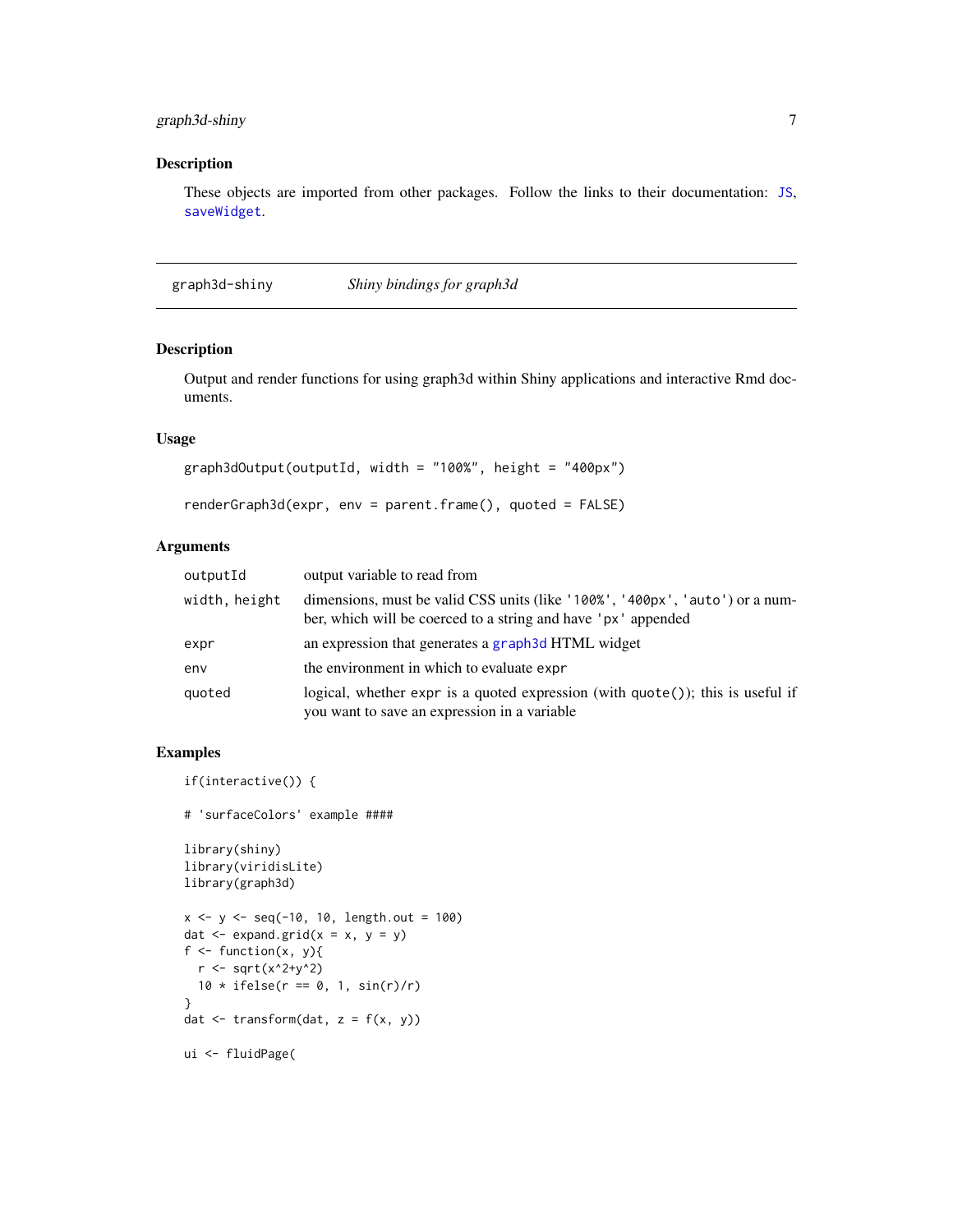```
br(),
  fluidRow(
   column(
      width = 2,
      radioButtons("colors", "Colors",
                   c("viridis", "inferno", "magma", "plasma", "cividis"))
   ),
   column(
     width = 10,
      graph3dOutput("mygraph", height = "550px")
   )
 )
)
server <- function(input, output, session){
 Colors <- reactive({
   colors <- switch(
      input$colors,
      viridis = viridis(5),
     inferno = inferno(5),
     magna = magna(5),
     plasma = plasma(5),
     cividis = cividis(5)
   \lambdasubstring(colors, 1L, 7L)
  })
  output[["mygraph"]] <- renderGraph3d({
   graph3d(dat, surfaceColors = Colors(), showLegend = FALSE)
  })
}
shinyApp(ui, server)
}
if(interactive()) {
# 'onclick' example ####
library(shiny)
library(graph3d)
dat \le data.frame(x = rnorm(30), y = rnorm(30), z = rnorm(30))
onclick <- c(
  "function(point){",
  " Shiny.setInputValue('point', point);",
  "}"
)
```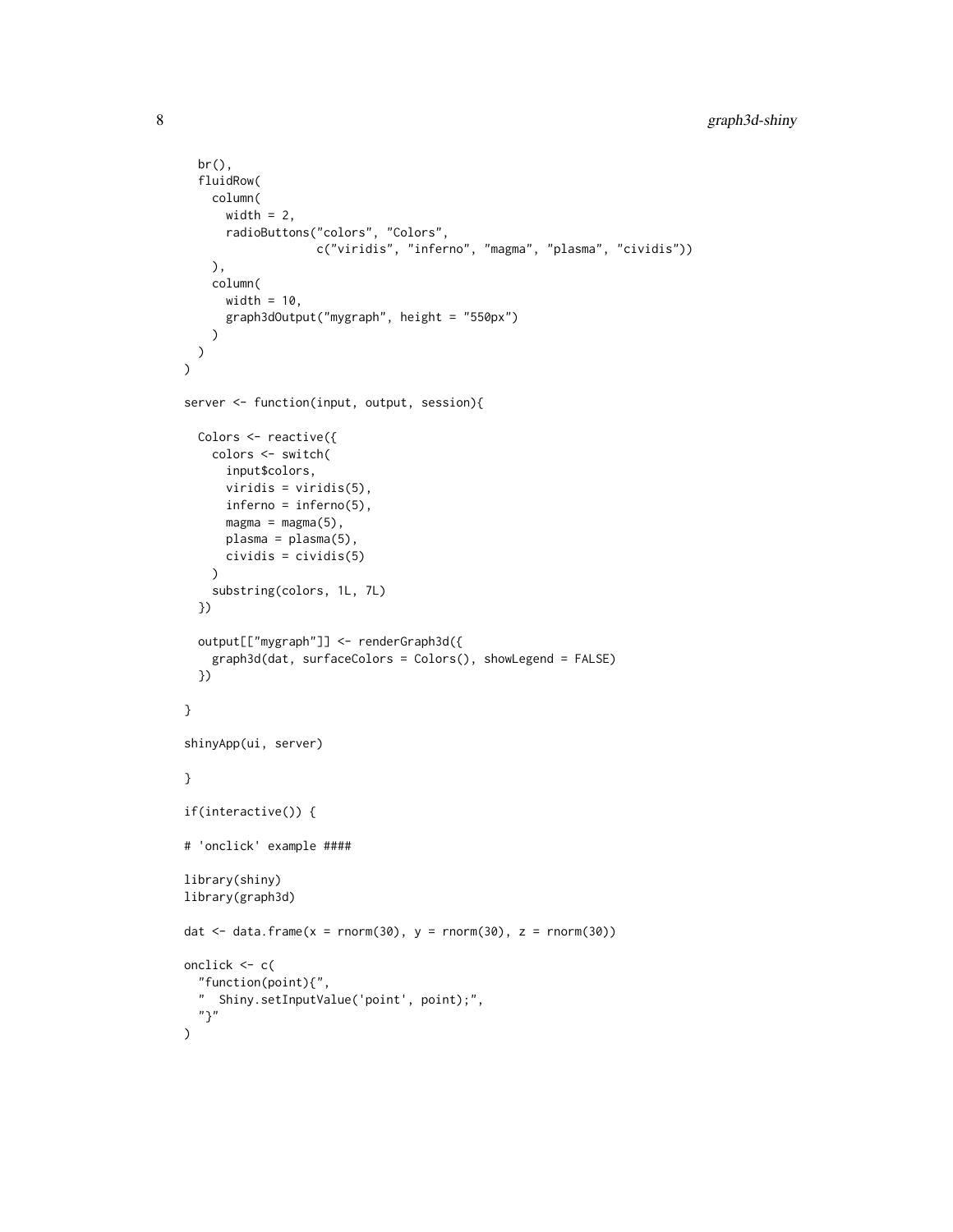```
ui <- fluidPage(
 br(),
 fluidRow(
   column(
     width = 4,
     h4("You clicked:"),
     verbatimTextOutput("pointClicked")
   ),
   column(
     width = 8,
      graph3dOutput("mygraph", height = "550px")
   )
  )
)
server <- function(input, output, session){
  output[["mygraph"]] <- renderGraph3d({
   graph3d(data, type = "dot", width = "550px", height = "550px",onclick = JS(onclick), tooltip = FALSE)
  })
  output[["pointClicked"]] <- renderPrint({
   input[["point"]]
  })
}
shinyApp(ui, server)
}
```